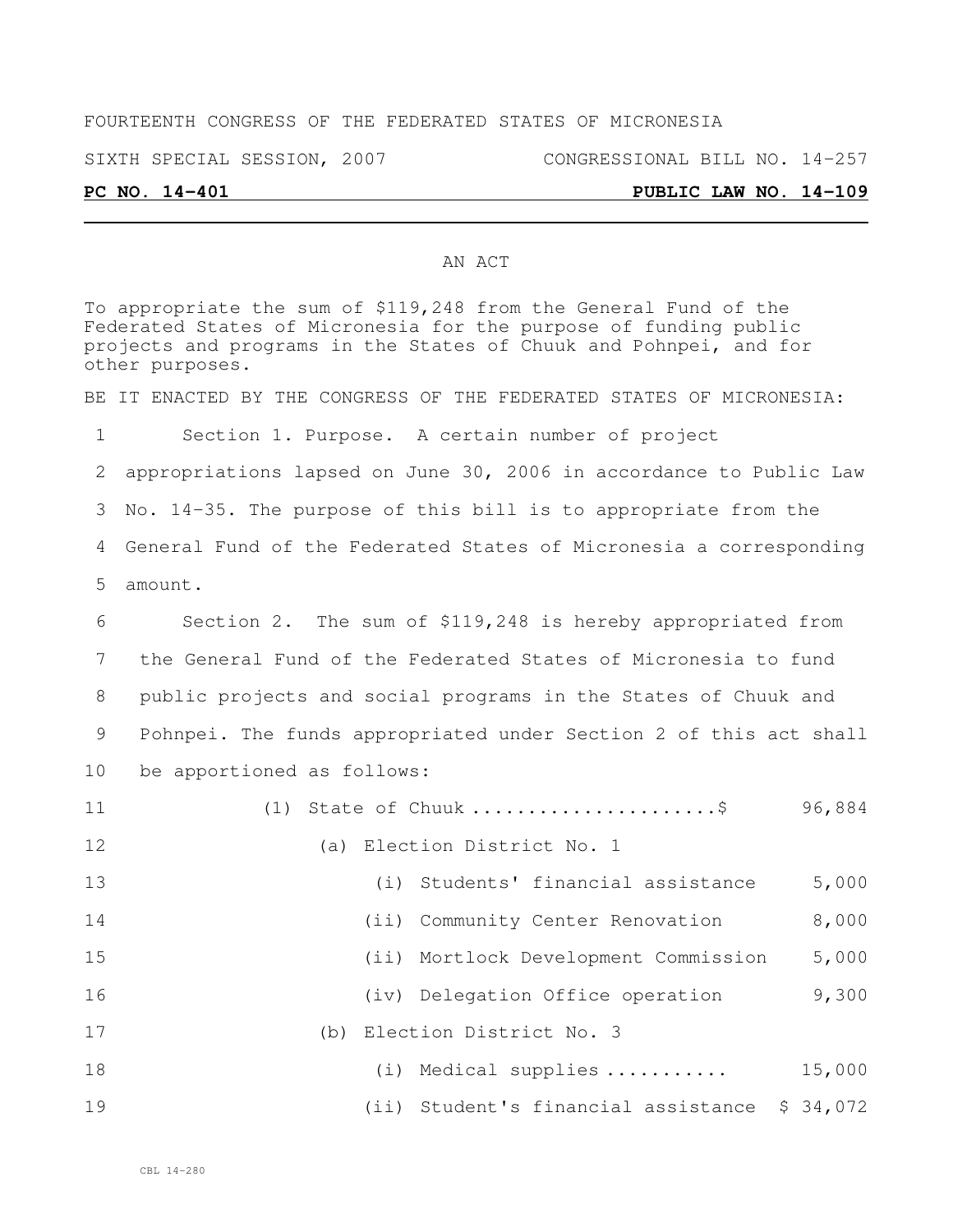**PC NO. 14-401 PUBLIC LAW NO. 14-109**

| 1  | (c) Election District No. 5                                          |  |  |  |  |  |  |  |  |  |
|----|----------------------------------------------------------------------|--|--|--|--|--|--|--|--|--|
| 2  | 16,512<br>$(i)$ Charter & POL                                        |  |  |  |  |  |  |  |  |  |
| 3  | (ii) Community Hall project $4,000$                                  |  |  |  |  |  |  |  |  |  |
| 4  | 22,364<br>(2) State of Pohnpei                                       |  |  |  |  |  |  |  |  |  |
| 5  | (a) Election District No. 2                                          |  |  |  |  |  |  |  |  |  |
| 6  | (i) Project Management (ED2)  22,364                                 |  |  |  |  |  |  |  |  |  |
| 7  | Section 3. Allotment and management of funds and lapse date.         |  |  |  |  |  |  |  |  |  |
| 8  | All funds appropriated by this act shall be allotted, managed,       |  |  |  |  |  |  |  |  |  |
| 9  | administered and accounted for in accordance with applicable laws,   |  |  |  |  |  |  |  |  |  |
| 10 | including, but not limited to, the Financial Management Act of       |  |  |  |  |  |  |  |  |  |
| 11 | 1979 and the amended Compact of Free Association between the         |  |  |  |  |  |  |  |  |  |
| 12 | United States Government and the Government of the Federated         |  |  |  |  |  |  |  |  |  |
| 13 | States of Micronesia and its related agreements. The allottee        |  |  |  |  |  |  |  |  |  |
| 14 | shall be responsible for ensuring that these funds, or so much       |  |  |  |  |  |  |  |  |  |
| 15 | thereof as may be necessary, are used solely for the purpose         |  |  |  |  |  |  |  |  |  |
| 16 | specified in this act, and that no obligations are incurred in       |  |  |  |  |  |  |  |  |  |
| 17 | excess of the sum appropriated. The allottee of funds                |  |  |  |  |  |  |  |  |  |
| 18 | appropriated under subsection 1 of Section 2 of this Act shall be    |  |  |  |  |  |  |  |  |  |
|    | 19 the Chuuk State Commission Improvement Project. The allottee of   |  |  |  |  |  |  |  |  |  |
| 20 | the funds appropriated under subsection 2 of Section 2 of this Act   |  |  |  |  |  |  |  |  |  |
| 21 | shall be the President of the Federated States of Micronesia.<br>The |  |  |  |  |  |  |  |  |  |
| 22 | authority of the allottee to obligate funds appropriated by this     |  |  |  |  |  |  |  |  |  |
| 23 | act shall lapse on 30 September, 2008.                               |  |  |  |  |  |  |  |  |  |
| 24 |                                                                      |  |  |  |  |  |  |  |  |  |